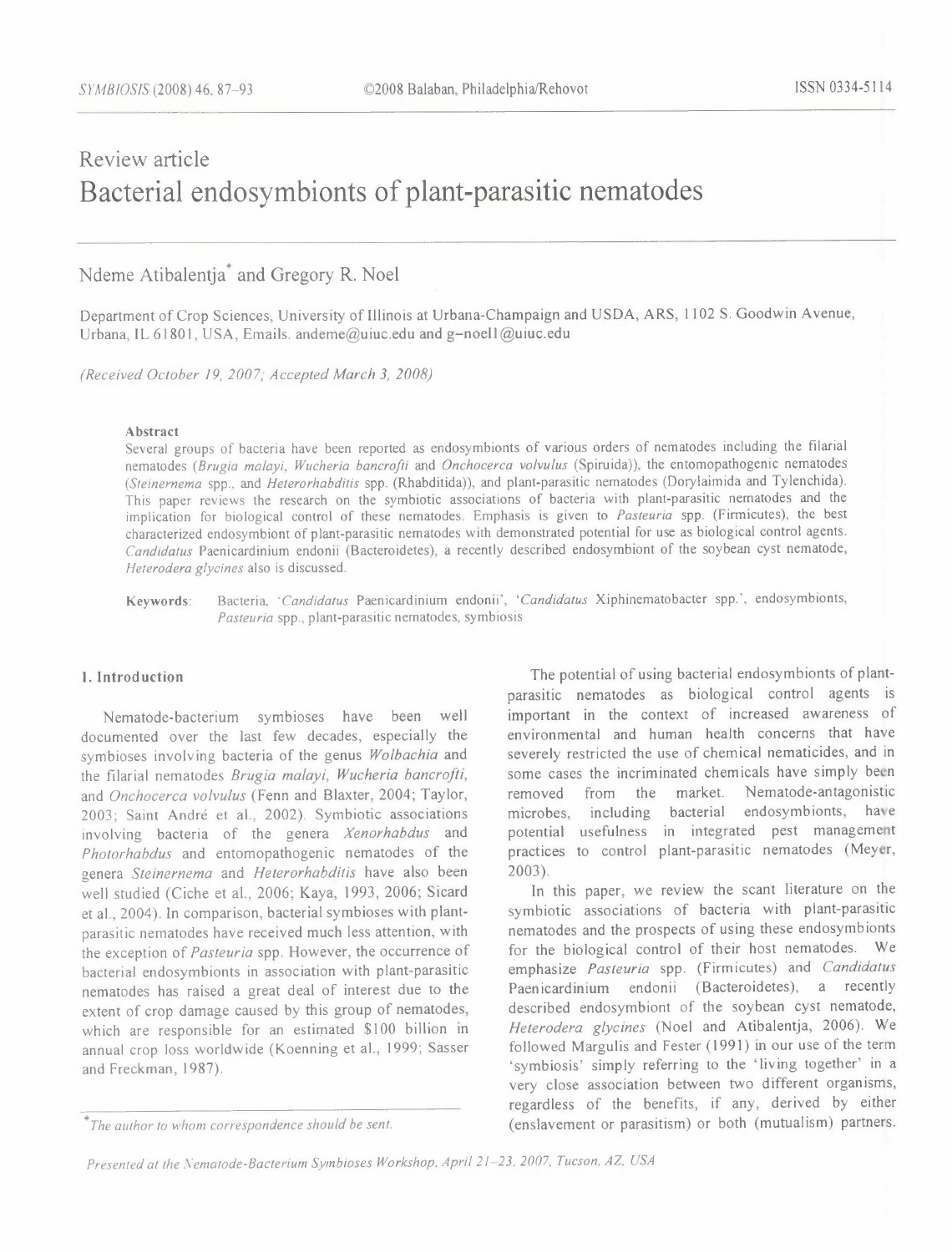Likewise, we use the term 'endosyrnbiont' in its broader sense to refer to the smaller of the two partners that exists during the whole or part of its life, intracellularly or not, within the body of the host.

## 2. Major Bacterial Endosymbionts of Plant-Parasitic Nematodes

## Pasteuria *spp.*

Members of the genus *Pasteuria* are gram-positive, mycelial, and endospore-forming bacteria parasitic on invertebrate hosts (Sayre, 1993; Sayre and Starr, 1989). Since their discovery by Metchnikoff in 1888, the taxonomy of *Pasteuria* spp. has been marred with errors and confusion (Sayre and Starr, 1989), but the consensus now is that these bacteria form a distinct line of descent closely related to the *Alicyclobacillaceae* (Fig. 1) (Anderson et al., 1999; Atibalentja et al., 2000; Ebert et al., 1996; Preston et al., 2003). *Pasteuria* spp. are probably the best characterized endosymbionts of plant-parasitic nematodes against which they have shown a great potential as biological control agents (Atibalentja et al., 1998; Bhattacharya and Swarup, 1988; Brown et al., 1985; Chen et al., 1996, 1997b; Giblin-Davis, 1990; Gowen et al., 1998; Kariuki and Dickson, 2007; Noel et al., 2007; Weibelzahl-Fulton et al., 1996).

Apart from *P. ramosa,* the type species, parasitic on water fleas of the family *Daphnidae* (Ebert et al., 1996; Metchnikoff, 1888), all other known *Pasteuria* are parasites of nematodes. The *Pasteuria* endosymbionts of nematodes comprise both validly and provisionally described species. The validly described species include *P. penetrans* on rootknot nematodes, *Meloidogyne* spp. (Sayre and Starr, 1985; Starr and Sayre, 1988), *P. thornei* on root-lesion nematodes, *Pratylenchus* spp. (Starr and Sayre, 1988), and *P. nishizawae* on cyst nematodes of the genera *Heterodera*  and *Globodera* (Noel et al., 2005; Sayre et al., 1991a,b). The nematode-infecting *Pasteuria* with provisional species designation include *"Candidatus* Pasteuria usgae' on *Belonolaimus longicaudatus* (Giblin-Davis et al., 2003), *"Candidatus* Pasteuria goettingianae' on the pea cyst nematode, *H. goettingiana* (GenBank accession number AF5 l 5699; Sturhan et al., 1994), and *"Candidatus* Pasteuria hartismerei' on nematode pathogens of birch (GenBank accession number AJ878853). Several other undescribed *Pasteuria* isolates also have been reported on plantparasitic nematodes including *Hoplolaimus galeatus* (Giblin-Davis et al., 1990), *H. avenae* (Davies et al., 1990), *H. cajani* (Sharma and Davies, 1996), *Tylenchulus semipenetrans* (Fattah et al., 1989; Kaplan, 1994; Sorribas et al., 2000), and *Tylenchorhynchus cylindricus* (Galeano et al., 2003). Indeed, nematode parasitism by *Pasteuria* seems ubiquitous. The most recent records of nematode hosts of

*Pasteuria* list more than 300 taxa, many of them plantparasites, distributed worldwide (Chen and Dickson, 1998).

Infection by *Pasteuria* is initiated when the dormant endospores attach to the cuticle of susceptible nematodes in the soil (Fig. 2). Attachment of *Pasteuria* endospores is very host specific to the extent where some isolates of the bacterium would not only attach to a particular nematode species but also to specific populations of the same nematode species (Davies et al., 1988; Stirling, 1985). Host specificity has been shown to be mediated by complex interactions between epitopes on the surface of the endospore and receptors on the nematode cuticle (Davies et al., 1992, 1994; Persidis et al., 1991; Spiegel et al., 1996). At least one of the endospores attached to the nematode cuticle must germinate for a successful infection to take place. During germination, the endospore differentiates a germ tube that penetrates into the body of the nematode and grows initially as dichotomously branching hyphae (Atibalentja et al., 2004). Vegetative growth is followed by the production of primary microcolonies, which subsequently fragment and proliferate throughout the pseudocoelum. Ultimately, the body cavity of the nematode is filled with mature *Pasteuria* endospores. The life cycle is completed when endospores are released into the soil upon disintegration of the parasitized nematode (Atibalentja et al., 2004; Chen et al., 1997a; Davies et al., 1990; Giblin-Davis et al., 2001; Sayre et al., 1991a,b; Sturhan et al., 1994). The number of *Pasteuria* endospores released into the soil varies with the size of the nematode host, from a few hundreds in second-stage juveniles (J2) of *H. avenae* and *H. goettingiana* (Davies et al., 1990; Sturhan et al., 1994), through half a million in females of *H. glycines,* to two million in females of *Meloidogyne* spp. (Sayre et al., 1991b).

Depending on the life stage of the nematode host in which *Pasteuria* completes its life cycle, at least four different variants of the bacterium life cycle have been observed. In the first type exhibited by *P. thornei* on rootlesion nematodes, *Pratylenchus* spp., and by *"Candidatus*  Pasteuria usgae' on *Belonolaimus longicaudatus,* the bacterium is able to develop in all the stages of the host nematode (Giblin-Davis et al., 2003; Starr and Sayre., 1988). In the second type observed on *'Candidatus*  Pasteuria goettingianae', parasite of the pea cyst nematode, *H. goettingiana,* and on the *Pasteuria* isolate that infects the oat cyst nematode, *H. avenae,* the bacterium develops only in J2 of the host nematode (GenBank accession number AF515699; Davies et al., 1990; Sturhan et al., 1994). The third type of life cycle occurs on the *Pasteuria*  isolate that infects the citrus nematode, *Tylenchulus semipenetrans.* In this host *Pasteuria* develops in J2 and males, but not in females (Fattah et al., 1989; Sorribas et al., 2000). In the fourth type of life cycle shown by *P. penetrans* on root-knot nematodes, *Meloidogyne* spp., and by *P. nishizawae* on cyst nematodes of the genera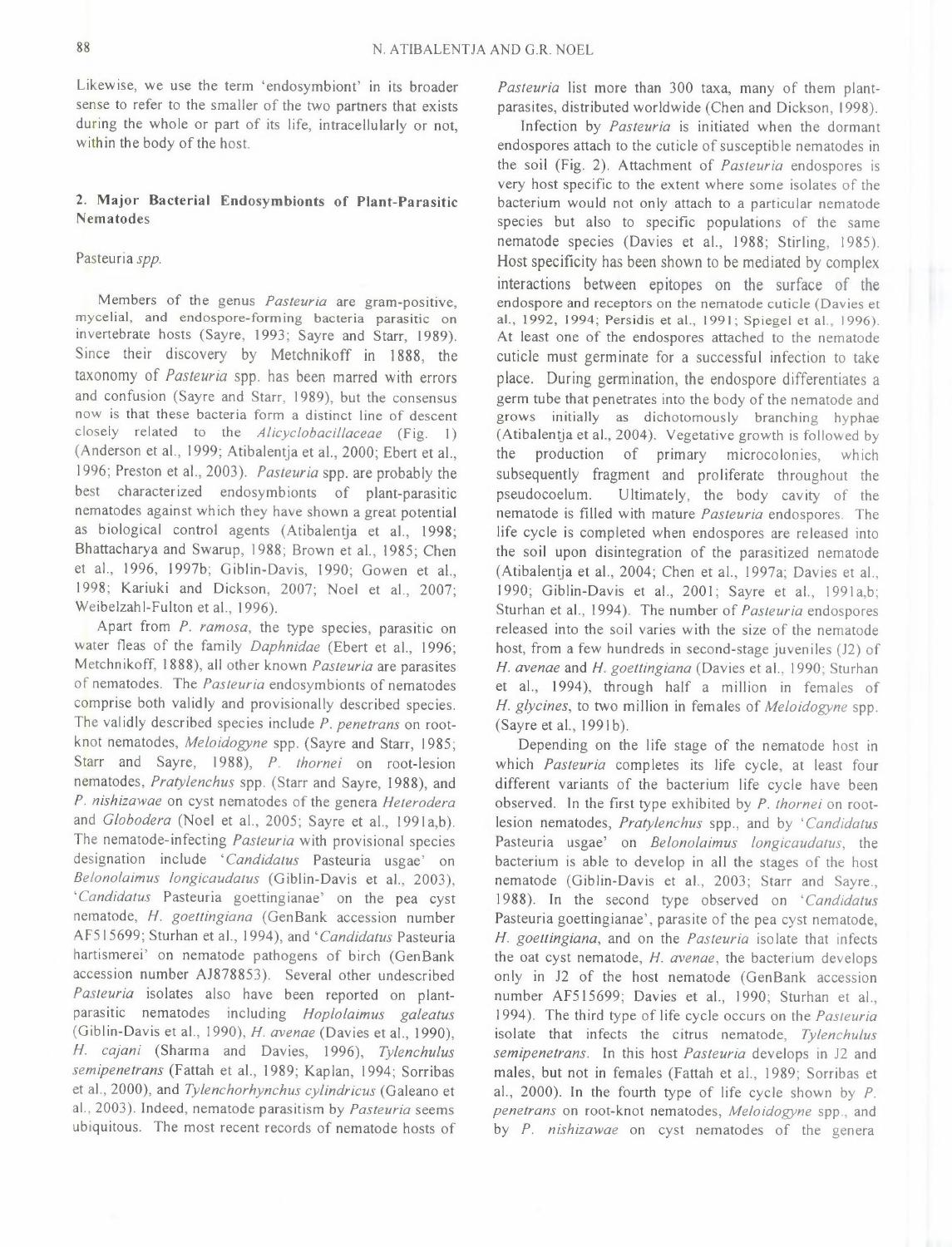

50 changes

Figure I. Phylogenetic position of *Pasteuria* spp. inferred from maximum parsimony analysis of 16S rRNA gene sequences. The accession numbers of the *Pasteuria* sequences used were as follows: *P. goettingianae,* AFS 15699; *P. hartismerei,* AJ878853; *P. nishizawae,*  AF 134868; *P. penetrans,* AF077672; *Pasteuria* sp. parasitic on nematodes of the family Plectidae, A Y652776; *P. ramosa,* DEU34688; and *P. usgae,* AF254387. The accession numbers for the other sequences were the same as in Atibalentja et al. (2000). *Anacystis nidulans*  (Cyanobacteria) and *Escherichia coli* (Proteobacteria) were used as outgroup taxa. Bootstrap proportions (10,000 replications) are shown, wherever possible, for nodes that are relevant for *Pasteuria* spp, The figures not shown are 98, 96, 53, 87, and 93, respectively, for branches leading to *Pasteuria* sp. on Plectidae, *P. hartismerei, P. goettingianae, P. nishizawae,* and *P. penetrans .* Bootstrap support was 100% for each of the branches leading to *A. cycloheptanicus* and *A. acidoterristris.* The alignment of the 16S rRNA gene sequences was performed with CLUSTAL X (Thompson et al., 1997) and phylogenetic analyses were conducted with PAUP\* 4.0b 10 (Swofford, 2003).

*Hetrodera* and *Globodera, Pasteuria* develops only in females (Noel et al., 2005; Starr and Sayre, 1988; Sayre et al., 1991a,b). This type of life cycle is, by far, the most interesting from the biological control standpoint, considering the hundreds of eggs that would have been produced had the nematode not been parasitized by *Pasteuria,* and the millions of endospores released into the soil by parasitized females of *Meloidogynidae* and *Heteroderidae.* Therefore, it only makes sense that these sedentary endoparasites are precisely the ones on which the potential of *Pasteuria* spp. as biological control agents has been the most established (Atibalentja et al., 1998; Brown .et al., 1985; Chen et al., 1996, 1997b; Gowen et al., 1998; Kariuki and Dickson, 2007; Noel et al., 2007; WeibelzahlFulton et al., 1996). On soybean cyst nematode, for example, microplot studies have shown that *Pasteuria*  reduced *H. glycines* populations to equilibrium densities below the damage threshold (Atibalentja et al., 1998). This finding has been confirmed by the results of a long-term field study during which *Pasteuria* was successfully transferred from the microplots to the field (Noel et al., 2007).

Unfortunately, in spite of numerous studies demonstrating the efficacy of *Pasteuria* spp. as biological control agents of plant-parasitic nematodes, large-scale exploitation of this parasite has been stalled by the lack of suitable techniques of mass-production (Bishop and Ellar, 1991; Williams et al., 1989). Although some success was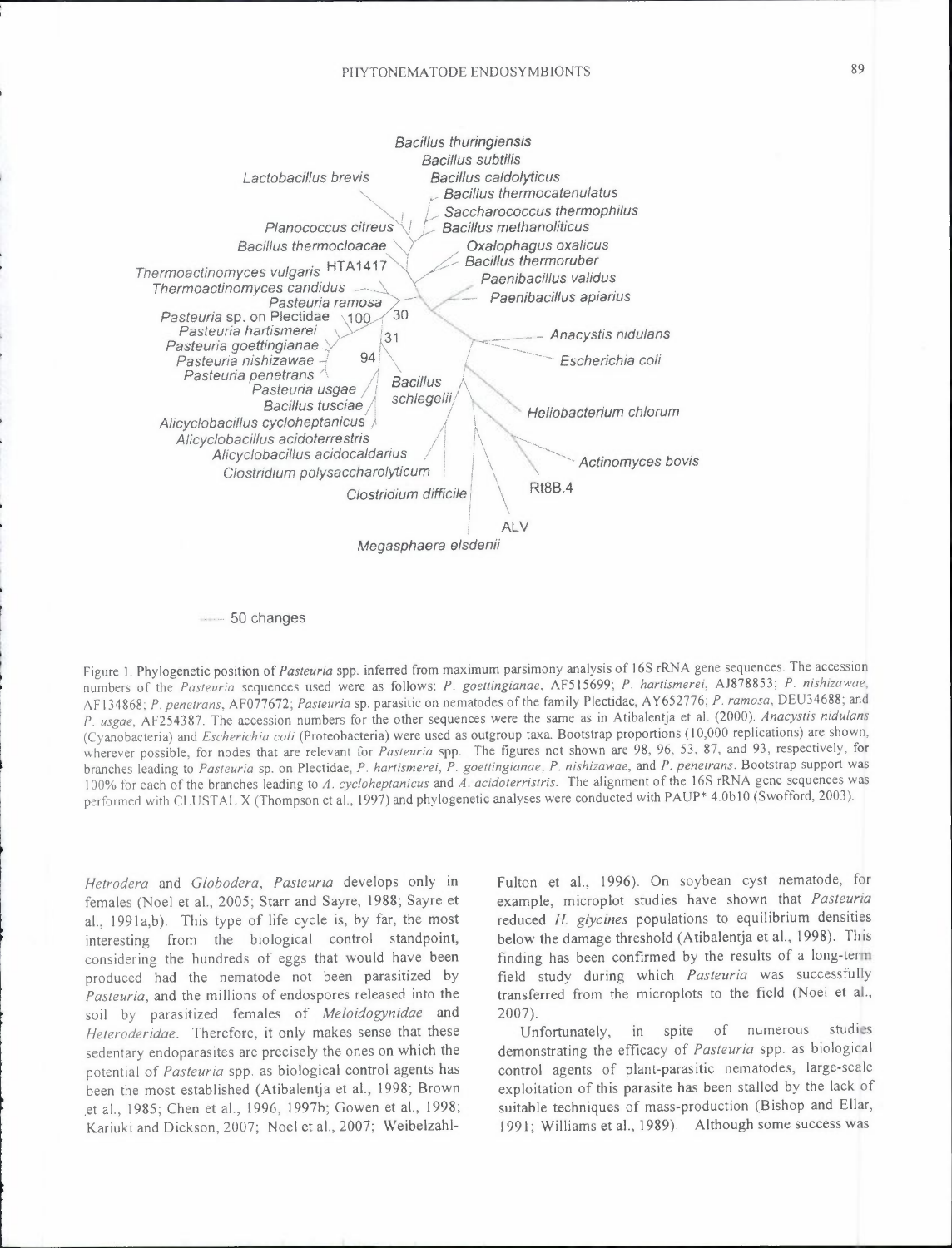

Figure 2. Scanning electron micrographs showing the attachment of endospores of *Pasteuria nishizawae* on the anterior of a second-stage juvenile of the soybean cyst nematode, *Heterodera glycines.* The picture on the right is a higher magnification of two of the endospores on the left picture. Adapted from Noel and Stanger (1994).

reported a few years ago toward *in vitro* cultivation of *P. penetrans* (Hewlett et al., 2002), the details of the technique remain proprietary information that might not be available to the public in a foreseeable future.

# 'Candidatus *Paenicardinium endonii'*

Shepherd et al. (1973) were the first to report on an intracellular 'bacterium-like organism' other than *Pasteuria*  spp. in adult females of two populations of cyst-forming, plant-parasitic nematodes. One population was of the potato cyst nematode, *Globodera rostochiensis,* from Bolivia, and the other of the pea cyst nematode, *H. goettingiana,* from England. Endo (1979) reported a similar intracellular bacterium-like organism in *12* of a population of the soybean cyst nematode, *H. glycines,* from Tennessee, USA. In both cases, the bacterium-like organisms were described as being rod-shaped, ranging in size from 0.3 to 0.5  $\mu$ m in diameter and from 1.8 to 3  $\mu$ m in length. They also contained characteristic Microfilament-Like Structures (MLSs) similar to those observed in *'Candidatus* Cardinium hertigii', an endosymbiont of *Encarsia* spp. wasps (Zchori-Fein et al., 2004).

The bacterium-like endosymbionts of cyst nematodes have subsequently been found in all life stages (J2, females, and males) of their nematode hosts in which they are present in most tissues, predominantly in reproductive tissues of both males and females (Endo, 1979; Noel and Atibalentja, 2006; Shepherd et al., 1973; Walsh et al., 1983a,b). Unlike their relatives on wasp, endosymbionts of cyst nematodes are not known to affect host reproduction or to cause any noticeable pathological effects (Shephard et al., 1973; Walsh et al., 1983a,b).

The bacterial endosymbiont of *H. glycines* was described recently as *"Candidatus* Paenicardinium endonii' on the basis of transmission electron microscopy observations and phylogenetic analysis of the 16S rRNA and *gyrB* genes (Noel and Atibalentja, 2006). It would be interesting to determine whether the bacteria-like endosymbionts of *C. rostochiensis* and *H. goettingiana* also are *"Candidatus* Paenicardinium endonii' or new taxa.

# 'Candidatus *Xiphinematobacter spp. '*

Another group of bacterial endosymbionts of plantparasitic nematodes occur in three species of the *Xiphinema*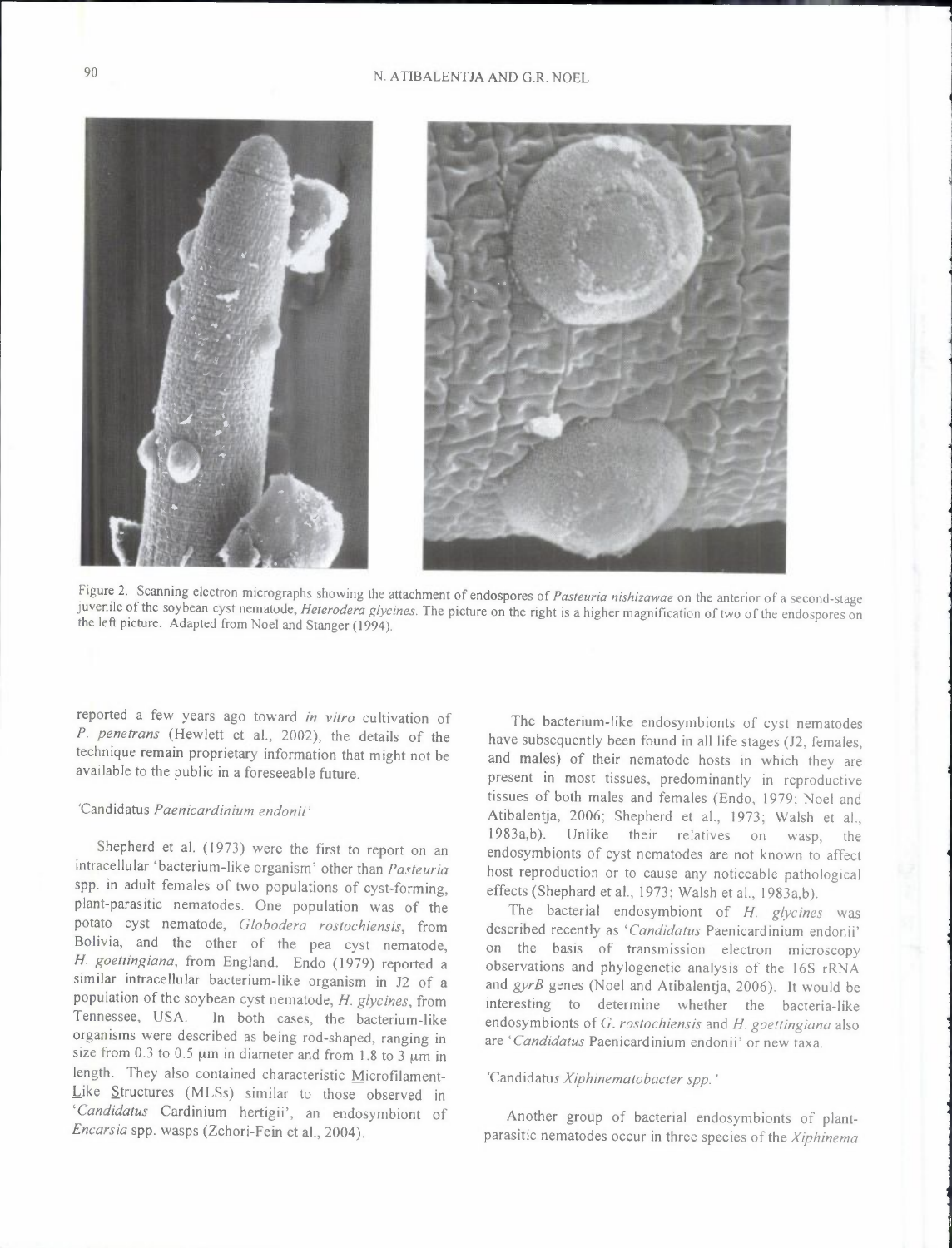*americanum* group (Dorylaimida: Longidoridae) including *X. americanum, X. rivesi,* and *X. brevicollum,* all ectoparasites of vine and other fruit crops. Each of the aforementioned species of *Xiphinema* harbors its own specific intracellular bacterial symbiont belonging to a new branch within the division of the *Verrucomicrobia.* These include *"Candidatus* Xiphinematobacter americani', *'Candidatus* Xiphinematobacter revesi', and *"Candidatus*  Xiphinematobacter brevicolli', respectively, for *X. americanum, X. rivesi,* and *X. brevicollum*  (Vandekerchhove et al., 2000).

*"Candidatus* Xiphinematobacter' endosymbionts are inherited maternally and their *Xiphinema* hosts reproduce by thelytokous (mother-to-daughter) parthenogenesis, males being extremely rare (Coomans et al., 2000). It has been suggested that the verrucomicrobial organisms might be responsible for manipulating their host' sex ratio in the same way as *Wolbachia* spp. do in parasitoid wasps (Coomans et al., 2000; Dedeine et al., 2001; Stouthamer and Kazmer, 1994, Vandekerckhove et al., 2000). Fluorescent *in situ* hybridization (FISH) with *Verrucomjcrobia-specific* probes has been very useful for the detection of *"Candidatus* Xiphinematobacter' cells and the study of their behavior in their nematode hosts, from the egg to adult females and males (Vandekerckhove et al., 2002). Specifically, microscopic observations of FISHtreated specimen of *X. americanum* and *X. brevicollum*  have shown that the endosymbionts in the mononuclear intrauterine egg migrate to the pole where the gut primordium is formed. Subsequently, the bacteria populate the intestinal epithelia of juveniles. However, when the fourth stage juveniles molt into adult females, the endosymbionts reshuffle themselves in order to access the vertical transmission pathway. First they concentrate around the developing ovaries to occupy the ovarian wall. Thereafter, the bacteria are enclosed in the ripening oocytes where they are transmitted to the next generation. The *Verrucomicrobia* endosymbionts also populate the male gut epithelium but not the ripe testes, hence they are not vertically transmitted through males (Vandekerckhove et al., 2002).

### 3. Conclusion

Bacterial endosymbionts of plant-parasitic nematodes form a relatively diverse and interesting group of organisms, some of which have shown a great potential as biological control agents. However, much research is needed before the specific interactions between these bacteria and their plant-parasitic nematodes hosts are fully understood and exploited in agriculture to manage nematode pests. The major obstacle to this goal is our current inability to culture these microorganisms *in vitro.* 

#### REFERENCES

- Anderson, J.M., Preston, J.F., Dickson, D. W., Hewlett, T.E., Williams, N.H., and Maruniak, J.E. 1999. Phylogenetic analysis of *Pasteuria penetrans* by 16S rDNA gene cloning and sequencing. *Journal of Nematology* 31: 319-325.
- Atibalentja, N., Jakstys, B.P., and Noel, G.R. 2004. Life cycle, ultrastructure, and host specificity of the North American isolate of *Pasteuria* that parasitizes the soybean cyst nematode, *Heterodera glycines. Journal of Nematology* 36: 171-180.
- Atibalentja, N., Noel, G.R., and Domier, L.L. 2000. Phylogenetic position of the North American isolate of *Pasteuria* that parasitizes the soybean nematode, *Heterodera glycines,* as inferred from l 6S rDNA sequence analysis. *International Journal of Systematic and Evolutionary Microbiology* 50: 605- 613.
- Atibalentja, N., Noel, G.R., Liao, T.F., and Gertner, G.Z. 1998. Population changes in *Heterodera glycines* and its bacterial parasite *Pasteuria* sp. in naturally infested soil. *Journal of Nematology* 30: 81-92.
- Bhattacharya, D. and Swarup, G. 1988. *Pasteuria penetrans,* a pathogen of the genus *Heterodera*, its effect on nematode biology and control. *Indian Journal of Nematology* 18: 61-70.
- Bishop, A.H. and Ellar, D.J. 1991. Attempts to culture *Pasteuria penetrans in vitro. Biocontrol Science and Technology* l: 101- 114.
- Brown, S.M., Kepner, J.L., and Smart, Jr., G.C. 1985. Increased crop yields following application of *Bacillus penetrans* to field • plots infested with *Meloidogyne incognita. Soil Biology and Biochemistry* 17: 483-486.
- Chen, Z.X. and Dickson, D.W. 1998. Review of *Pasteuria penetrans:* biology, ecology, and biological control potential. *Journal of Nematology* 30: 313-340.
- Chen, Z.X., Dickson, D.W., Freitas, L.G., and Preston, J.F. 1997a. Ultrastucture, morphology, and sporogenesis of *Pasteuria penetrans. Phytopathology* 87: 273-283.
- Chen, Z.X., Dickson, D. W., McSorley, R., Mitchell, D.J, and Hewlett, T.E. 1996. Suppression of *Meloidogyne arenaria* race 1 by soil application of endospores of *Pasteuria penetrans.*  Journal of Nematology 28: 159-168.
- Chen, Z.X., Dickson, D.W., Mitchell, D.J., McSorley, R, and Hewlett, T.E. 1997b. Suppression mechanisms of *Meloidogyne arenaria* race 1 by *Pasteuria penetrans. Journal of Nematology*  29: 1-8.
- Ciche, T.A., Darby, C., Ehlers, R.-U., Forst, S., and Goodrich-Blair, H. 2006. Dangerous liaisons: the symbiosis of entomopathogenic nematodes and bacteria. *Biological Control*  38: 22-46.
- Coornans, A., Vandekerckhove, T.M., and Claeys, M. 2000. Transovarial transmission of symbionts in *Xiphinema brevicollum* (Nematoda: Longideridae). *Nematology* 2: 443-' 449.
- Davies, K.G., Flynn, C.A., Laird, V., and Kerry, B.R. 1990. The life-cycle, population dynamics and host specificity of a parasite of *Heterodera avenae,* similar to *Pasteuria penetrans. Revue de Nematologie* 13: 303-309.
- Davies, K.G., Kerry, B.R., Flynn, C.A. 1988. Observations on the pathogenicity of *Pasteuria penetrans,* a parasite of root-knot nematodes. *Annals of Applied Biology* 112: 491-501.
- Davies, K.G., Redden, M., and Pearson, T.K. 1994. Endospore heterogeneity in *Pasteuria penetrans* related to adhesion to plant-parasitic nematodes. *Letters in Applied Microbiology* 19: 370-373.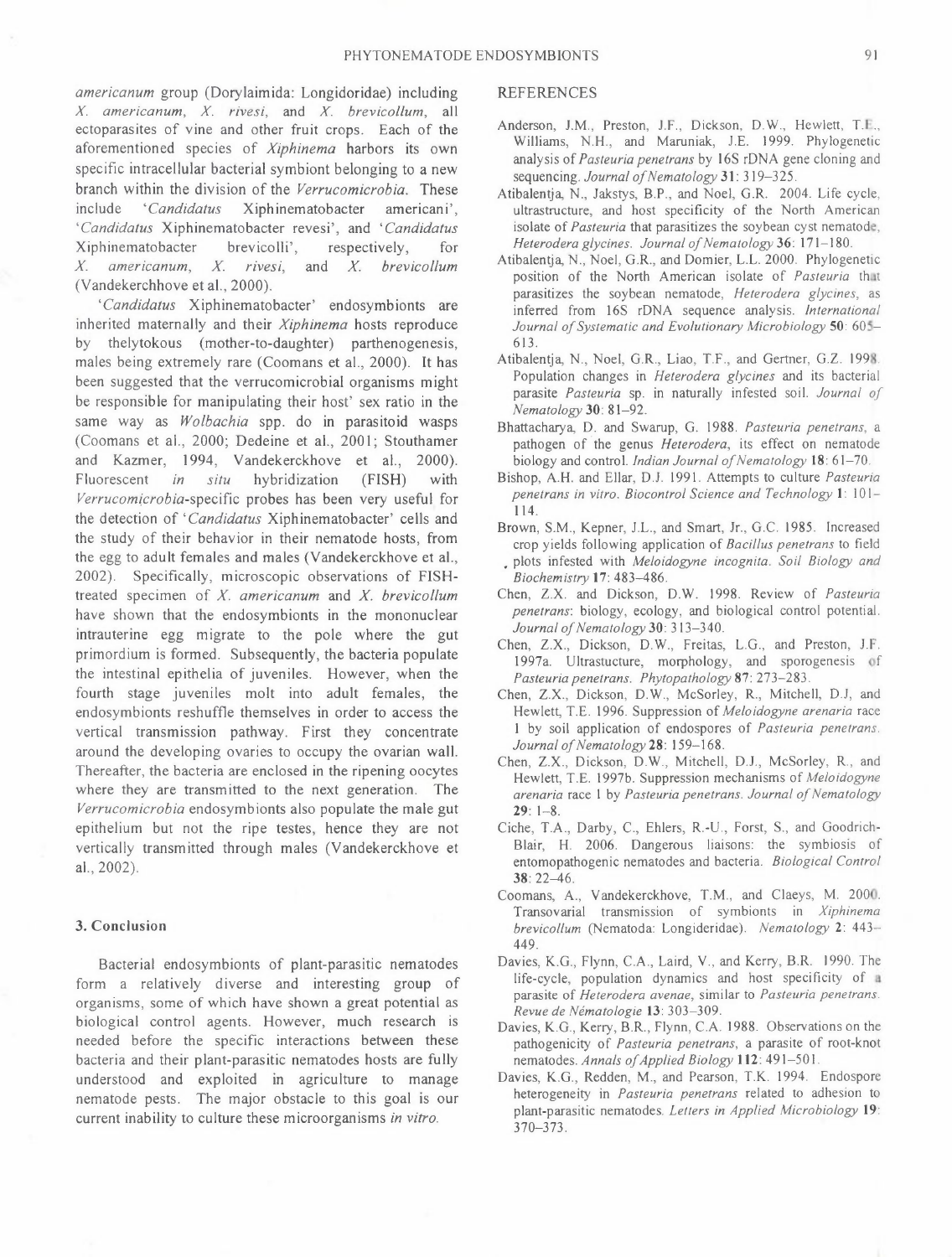- Davies, K.G., Robinson, M.P., and Laird, V. 1992. Proteins involved in the attachment of a hyperparasite, *Pasteuria penetrans,* to its plant-parasitic nematode host, *Meloidogyne incognita. Journal of Invertebrate Pathology* 59: 18-23.
- Dedeine, F., Vavre, F., Fleury, F., Loppin, 8., Hochberg, M.E., and Boulétreau, M. 2001. Removing symbiotic Wolbachia bacteria specifically inhibits oogenesis in parasitic wasp. *Proceedings of the National Academy of Science USA* 98: 6247-6252.
- Ebert, D., Rainey, P., Embley, T.M., and Scholz, D. 1996. Development, life cycle, ultrastructure and phylogenetic position of *Pasteuria ramosa* Metchnikoff 1888: rediscovery of an obligate endoparasite of *Daphnia magna* Straus. *Philosophical Transactions of the Royal Society of London Series B, Biological Sciences* 351: 1689-1701.
- Endo, B.Y. 1979. The ultrastructure and distribution of an intracellular bacterium-like microorganism in tissues of larvae of soybean cyst nematode, *Heterodera glycines. Journal of Ultrastructure Research* 67: 1-14.
- Fattah, F.A., Saleh, H.M., and Aboud, H.M. 1989. Parasitism of the citrus nematode, *Tylenchulus semipenetrans,* by *Pasteuria penetrans* in Iraq. *Journal of Nematology* 21: 431-433.
- Fenn, K. and Blaxter, M. 2004. Are filarial nematode *Wolbachia*  obligate mutualist symbionts? *TRENDS in Ecology and Evolution* 19: 163-166.
- Galeano, M., Verdejo-Lucas, S., and Ciancio, A. 2003. Morphology and ultrastructure of a *Pasteuria* form parasitic in *Tylenchorhynchus cylindricus* (Nematoda). *Journal of Invertebrate Pathology* 83: 83-85.
- Giblin-Davis, R.M. 1990. Potential for biological control of phytoparasitic nematodes in bermudagrass turf with isolates of the *Pasteuria penetrans* group. *Proceedings of the Florida State Horticultural Society* 103: 349-351.
- Giblin-Davis, R.M., McDaniel, L.L., and Bilz, F.G. 1990. Isolates of the *Pasteuria penetrans* group from phytoparasitic nematodes in bermudagrass turf. *Supplement to Journal of Nematology* 22: 750-762.
- Giblin-Davis, R.M., Williams, D.S., Bekal, S., Dickson, D.W., Brito, J.A., Becker, J.O., and Preston, J.F. 2003. *"Candidatus*  Pasteuria usgae' sp. nov., an obligate endoparasite of the phytoparasitic nematode *Belonolaimus longicaudatus. International Journal of Systematic and Evolutionary Microbiology* 53: 197-200.
- Giblin-Davis, R.M., Williams, D.S., Wergin, W.P., Dickson, D.W., Hewlett, T.E., Bekal, S., and Becker, J.O. 2001. Ultrastructure and development of *Pasteuria* sp. (S-1 strain), an obligate endoparasite of *Belonolaimus longicaudatus* (Nemata: Tylenchida). *Journal of Nematology* 33: 227-238.
- Gowen, S.R., Tzortzakakis, E.A., and Channer, A.G. De R. 1998. Control of the root-knot nematode *Meloidogyne javanica* by the parasite *Pasteuria penetrans* as influenced by the initial nematode population densities. *Nematologica* 44: 369-379.
- Hewlett, T.E., Gerber, J.F., Smith, K.S., and White, J.H. 2002. *In vitro* culture of *Pasteuria penetrans. Nematology* 4: 152-153.
- Kaplan, D.T. 1994. Partial characterization of a *Pasteuria* sp. attacking the citrus nematode, *Tylenchulus semipenetrans,* in Florida. Fundamental and Applied Nematology 17: 509-512.
- Kariuki, G.M. and Dickson, D.W. 2007. Transfer and development of *Pasteuria penetrans. Journal of Nematology*  39: 55-61.
- Kaya, H.K. 1993. Entomogenous and entomopathogenic nematodes in biological control. In: *Plant Parasitic Nematodes in Temperate Agriculture.* Evans, K., Trudgill, D.L., and Webster, J.M., eds. CAB International, Wallingford, UK, pp.

565-591.

- Kaya, H.K. 2006. Third international symposium on entomopathogenic nematodes and symbiotic bacteria. *Biological Control* 38: 1-3.
- Koenning, S.R., Overstreet, C., Noling, J.W., Donald, P.A., Becker, J.O., and Fortnum, B.A. 1999. Survey of crop losses in response to phytoparasitic nematodes in the United States for 1994. *Journal of Nematology* 31: 587-618.
- Margulis, L. and Fester, R. eds. 1991. *Symbiosis as a Source of Evolutionary Innovation.* MIT Press.
- Metchnikoff, M.E. 1888. Pasteuria ramosa. Un représentant des bactéries à division longitudinale. Annales de l'Institut Pasteur  $2:165 - 170.$
- Meyer, S.L.F. 2003. United States Department of Agriculture -Agricultural Research Service research programs on microbes for management of plant-parasitic nematodes. *Pest Management Science* 59: 665-670.
- Noel, G.R. and Atibalentja, N. 2006. 'Candidatus Paenicardinium endonii', an endosymbiont of the plant-parasitic nematode *Heterodera glycines* (Nemata: Tylenchida) affiliated to the phylum *Bacteroidetes. International Journal of Systematic and Evolutionary Microbiology* 56: 1697-1702.
- Noel, G.R., Atibalentja, N., and Domier, L.L. 2005. Emended description of *Pasteuria nishizawae. International Journal of Systematic and Evolutionary Microbiology* 55: 1681-1685.
- Noel, G.R., Bauer, S. and Atibalentja, N. 2007. Soybean cyst nematode populations suppressed by *Pasteuria nishizawae. Journal of Nematology* 39: 82.
- Noel, G.R. and Stanger, B.A. 1994. First report of *Pasteuria* sp. attacking *Heterodera glycines* in North America. *Supplement to Journal of Nematology* 26: 612-615.
- Persidis, A., Lay, J.G., Manousis, T., Bishop, A.H., and Ellar, D.J. 1991. Characterization of potential adhesins of the bacterium *Pasteuria penetrans,* and of putative receptors on the cuticle of *Meloidgyne incognita,* a nematode host. *Journal of Cell Science* 100: 613-623.
- Preston, J.F., Dickson, D.W., Maruniak, J.E., Nong, G., Brito, J.A., Schmidt, L.M., and Giblin-Davis, R.M. 2003. *Pasteuria*  spp.: systematics and phylogeny of these bacterial parasites of phytopathogenic nematodes. Journal of Nematology 35: 198-207.
- Saint André, A.V., Blackwell, N.M., Hall, L.R., et al. 2002. The role of endosymbiotic *Wolbachia* bacteria in the pathogenesis of river blindness. *Science* 295: 1892-1895.
- Sasser, J.N. and Freckman, D.W. 1987. A world perspective on nematology: the role of society. In: *Vistas on Nematology.*  Veech, J.A. and Dickson, D.W., eds. Society of Nematologists, Hyattsville. pp. 7-14.
- Sayre, R.M. 1993. *Pasteuria,* Metchnikoff, 1988. In: Bacillus subtilis *and Other Gram-positive Bacteria. Biochemistry, Physiology, and Molecular Genetics.* Sonenshein, A.L., Hoch, J.A., and Losick, R., eds. American Society for Microbiology, Washington, DC. pp. 101-111.
- Sayre, R.M. and Starr, M.P. 1985. *Pasteuria penetrans* (ex Thome, 1940) nom. rev., comb. n., sp. n., a mycelial and endospore-forming bacterium parasitic in plant-parasitic nematodes. *Proceedings of the Helminthological Society of Washington* 52: 149-165.
- Sayre, R.M. and Starr, M.P. 1989. Genus *Pasteuria* Metchnikoff 1888, 166, AL emend. Sayre and Starr 1985, 149, Starr and Sayre 1988a, 27 (Nom. Cons. Opin. 61 Jud. Comm. 1986, 119). Not *Pasteuria* in the sense of Henrici and Johnson (1935), Hirsch (1972), or Staley (1973); see Starr et al., (1983) and Judicial Commission (1986). In: *Bergey's Manual of*